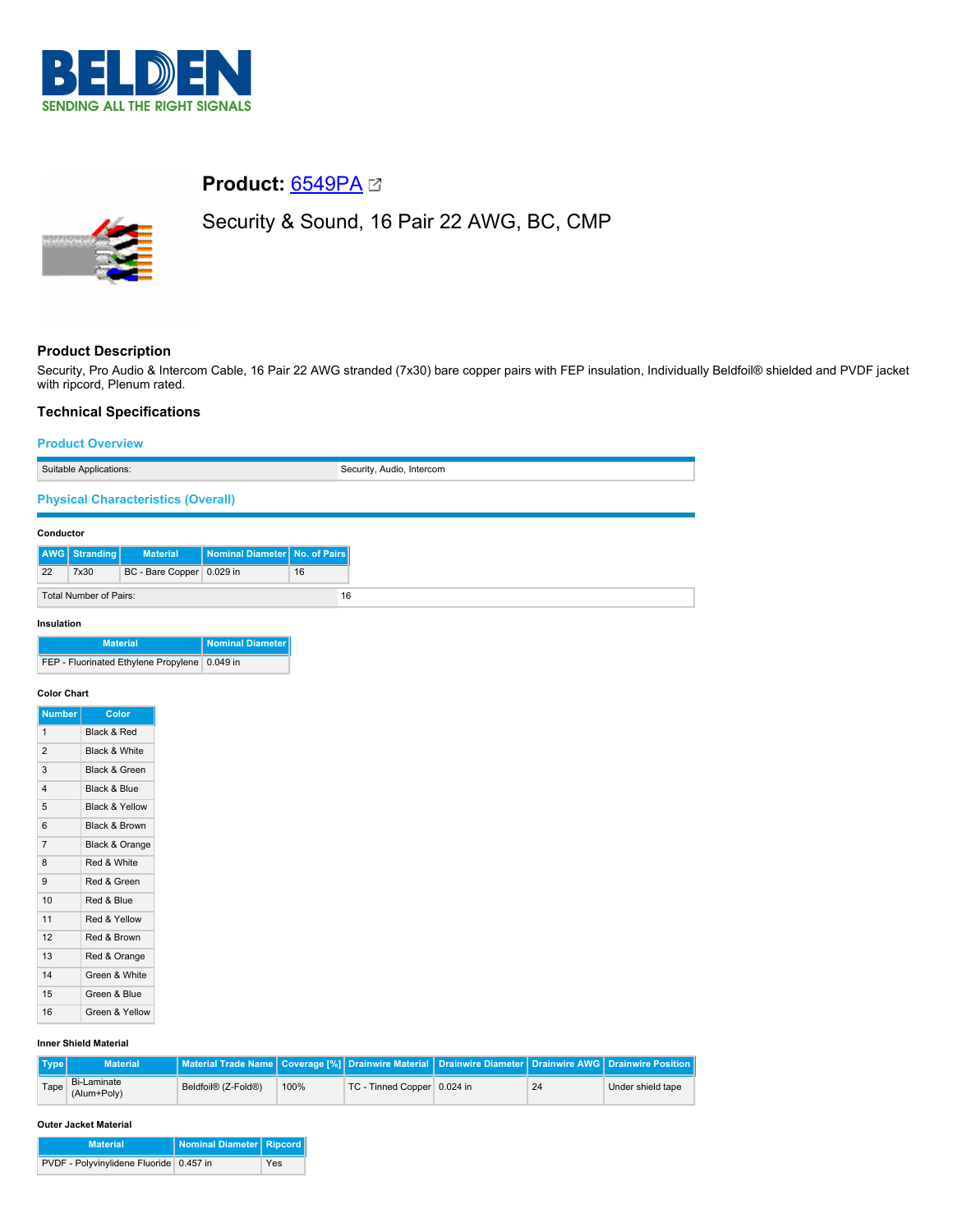#### **Stranding**

**Twists** 6.9 twist/ft

# **Electrical Characteristics**

## **Conductor DCR**

| Individual Pair Nominal Shield DCR   Nominal Conductor DCR |                 |
|------------------------------------------------------------|-----------------|
| 15.3 Ohm/1000ft                                            | 16.4 Ohm/1000ft |

## **Capacitance**

|              | Nom. Capacitance Conductor to Conductor Nom. Capacitance Conductor to Other Conductor to Shield |
|--------------|-------------------------------------------------------------------------------------------------|
| $27.5$ pF/ft | 49.5 pF/ft                                                                                      |

#### **Inductance**

| Nominal Inductance |
|--------------------|
|                    |

 $\overline{0.18 \mu H/ft}$ 

# **Impedance**

|        | Nominal Characteristic Impedance |
|--------|----------------------------------|
| 50 Ohm |                                  |

## **Delay**

| <b>Nominal Delay</b> |  |
|----------------------|--|
| $1.47$ ns/ft         |  |

#### **Current**

| <b>Max. Recommended Current [A]</b> |
|-------------------------------------|
| 1.4 Amps per Conductor at 25°C      |

## **Voltage**

**UL Voltage Rating**

300 V RMS

# **Temperature Range**

| UL Temp Rating:       | $60^{\circ}$ C                      |
|-----------------------|-------------------------------------|
| Operating Temp Range: | $-15^{\circ}$ C To $+150^{\circ}$ C |

# **Mechanical Characteristics**

| Bulk Cable Weight:          | 150 lbs/1000ft |
|-----------------------------|----------------|
| Max. Pull Tension:          | 295 lbs        |
| Min Bend Radius/Minor Axis: | 4.6 in         |

# **Standards**

| NEC/(UL) Compliance:  | <b>CMP</b> |
|-----------------------|------------|
| CEC/C(UL) Compliance: | <b>CMP</b> |

# **Applicable Environmental and Other Programs**

| <b>Environmental Space:</b>           | Plenum     |
|---------------------------------------|------------|
| EU Directive 2000/53/EC (ELV):        | <b>Yes</b> |
| EU Directive 2003/11/EC (BFR):        | Yes        |
| EU Directive 2011/65/EU (ROHS II):    | <b>Yes</b> |
| EU Directive 2012/19/EU (WEEE):       | Yes        |
| EU Directive Compliance:              | Yes        |
| EU RoHS Compliance Date (yyyy-mm-dd): | 2005-04-01 |
| MII Order #39 (China RoHS):           | Yes        |

# **Suitability**

| Suit<br><br>۸llf\<br>ations: | ' No |
|------------------------------|------|
|                              |      |